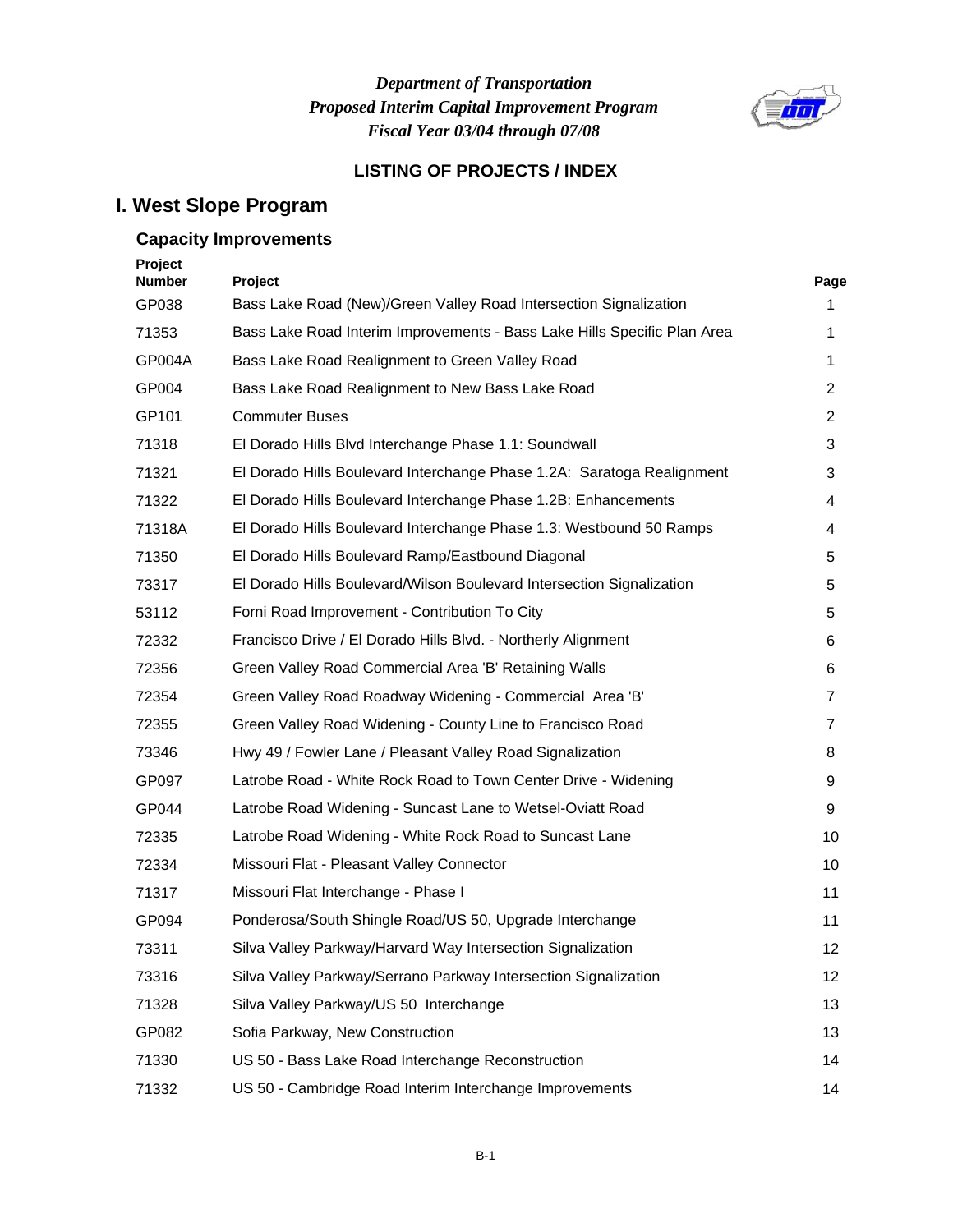#### **Capacity Improvements** *- Continued*

| Project       |                                                                            |      |
|---------------|----------------------------------------------------------------------------|------|
| <b>Number</b> | <b>Project</b>                                                             | Page |
| 53116         | US 50 - Cambridge Road to Ponderosa Rd - HOV Lanes                         | 15   |
| 53110         | US 50 - El Dorado Hills Boulevard to Cambridge Road - HOV Lanes            | 15   |
| 53117         | US 50 - Westbound Auxiliary Lane - Bass Lake Road to Silva Valley Parkway  | 16   |
| 53115         | US 50 - Westbound Auxiliary Lane - El Dorado Hills Blvd to Empire Ranch Rd | 16   |
| 72349         | White Rock Road - East of Latrobe 5th Avenue to Silva Valley Pkwy          | 17   |
| 72348         | White Rock Road - East of Latrobe to 5th Avenue Improvements               | 17   |
| 71329         | White Rock Road - West of Latrobe Road - Realign and Widen                 | 18   |
| 72360         | White Rock Road Widening - West County Line to Windfield                   | 18   |

#### **Debt Service**

| <b>Project</b> |                                                 |      |
|----------------|-------------------------------------------------|------|
| <b>Number</b>  | <b>Project</b>                                  | Page |
| Debt RIF       | Debt Service - El Dorado Hills RIF Program      | 19   |
|                | Debt State TIM Debt Service - State TIM Program | 20   |
| Debt TIM       | Debt Service - West Slope TIM Program           | 20   |

#### **Operational & Safety Improvement Projects**

| <b>Project</b><br><b>Number</b> | Project                                                                         | Page |
|---------------------------------|---------------------------------------------------------------------------------|------|
| 73345                           | Cambridge Rd/Merrychase Dr & Westbound US 50 On/Off-Ramps Signalization         | 21   |
| 73124                           | Cameron Park Drive / Mira Loma Drive Intersection Improvements                  | 21   |
| 73127                           | Cameron Park Drive/Meder Road Intersection Signalization                        | 22   |
| 72343                           | Cameron Park Dr-Palmer to Green Valley-Operation/Safety Analysis & Improvements | 22   |
| 73354                           | Durock Road/Business Center Drive Signalization                                 | 23   |
| 73129                           | El Dorado Hills Boulevard/Olson Lane Intersection Signalization                 | 23   |
| 73312                           | Green Valley Road/ Silva Valley Parkway Intersection Signalization              | 23   |
| 73315                           | Green Valley Road/Cambridge Road Intersection Signalization                     | 24   |
| OP005                           | Metal Beam Guardrail Installation - Various Locations                           | 24   |
| 73125                           | Missouri Flat Rd/El Dorado Rd Signalization and Intersection Improvements       | 25   |
| 73130                           | Mother Lode Drive Two-Way Left Turn Widening in Shingle Springs                 | 25   |
| 73318                           | Pleasant Valley Road Two-Way Left Turn Widening in Diamond Springs              | 26   |
| 71319                           | US 50 through Camino - Interchange                                              | 26   |

## **Pedestrian Way and Bike Path Projects**

| <b>Project</b><br>Number | <b>Project</b>                                                                   |  |
|--------------------------|----------------------------------------------------------------------------------|--|
| 71351                    | Harvard Way Bike Path - El Dorado Hills Blvd. to East of New York Creek Crossing |  |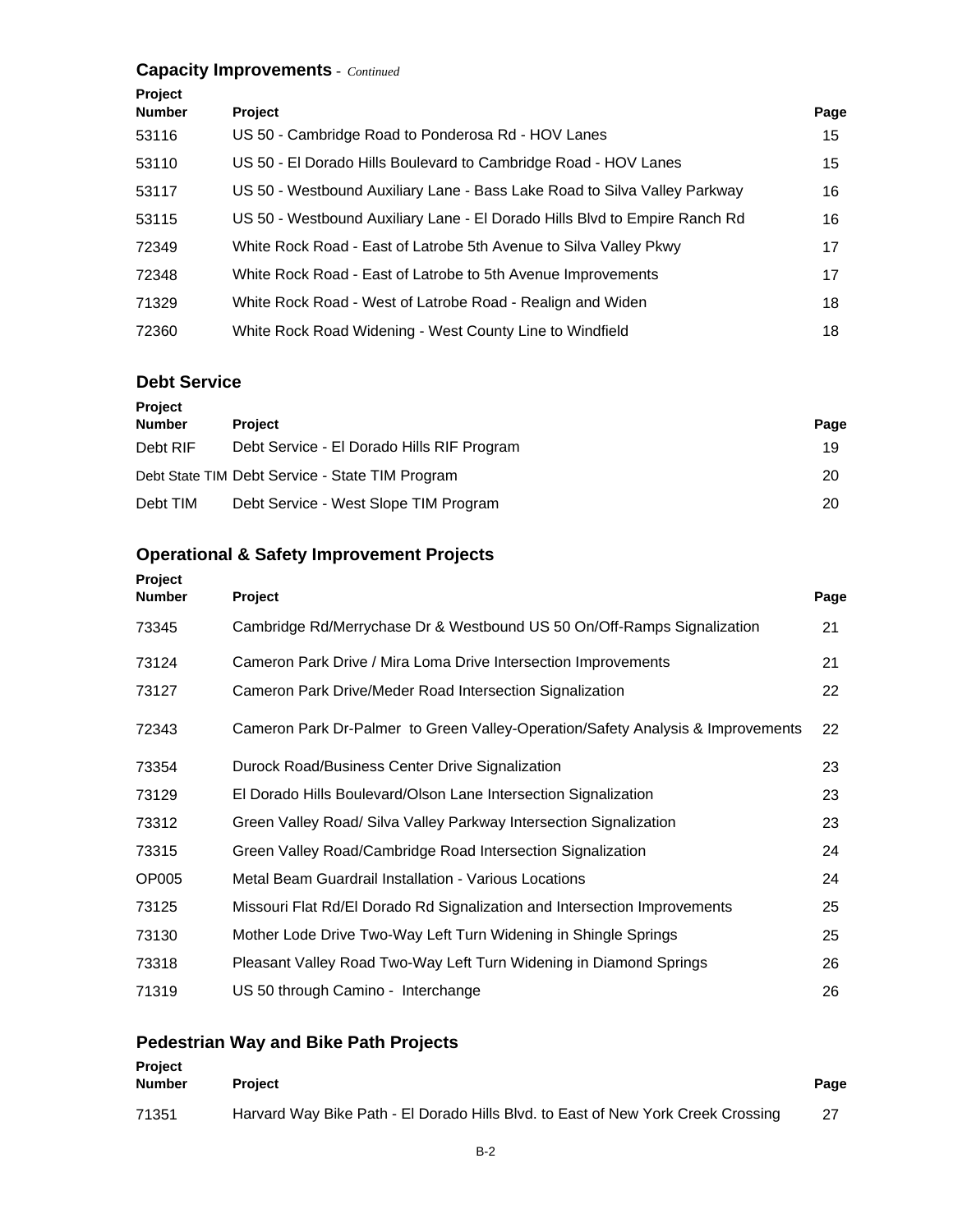## **Rehabilitation/Reconstruction Projects**

| Project<br><b>Number</b> | <b>Project</b>                                                  | Page |
|--------------------------|-----------------------------------------------------------------|------|
| 72168                    | Contract Overlay - Cameron Park Drive                           | 28   |
| 72167                    | Contract Overlay - Wilson Boulevard (.51 Miles)                 | 28   |
| 77103                    | Green Valley Road at Dry Creek Crossing - Bridge Reconstruction | 29   |
| 77109                    | Green Valley Road at Tennessee Creek - Bridge Reconstruction    | 29   |
| 77112                    | Mt. Murphy Road Bridge - Rehabilitation/Replacement Study       | 30   |
| 72169                    | Road Rehabilitation - Arterials, Collectors, and Transit Routes | 30   |

#### **Transfers Projects**

| <b>Project</b>                |                                                 |      |
|-------------------------------|-------------------------------------------------|------|
| <b>Number</b>                 | <b>Project</b>                                  | Page |
| 79999                         | Transfers between Road Fund and Erosion Control | 31   |
|                               | <b>Cost Estimate by Task Summary</b>            | 32   |
| <b>Revenue Source Summary</b> |                                                 | 33   |

## **II. Tahoe Basin Program**

#### **Environmental Improvement**

| Page |
|------|
| 34   |
| 35   |
| 35   |
| 36   |
| 36   |
| 37   |
| 37   |
| 38   |
| 38   |
| 39   |
| 40   |
| 40   |
| 41   |
|      |

## **Operational and Safety Improvements**

| <b>Project</b> |                                                |                |
|----------------|------------------------------------------------|----------------|
| Number         | <b>Project</b>                                 | Page           |
| 73120          | Apache Avenue/US 50 Intersection Signalization | 4 <sup>1</sup> |